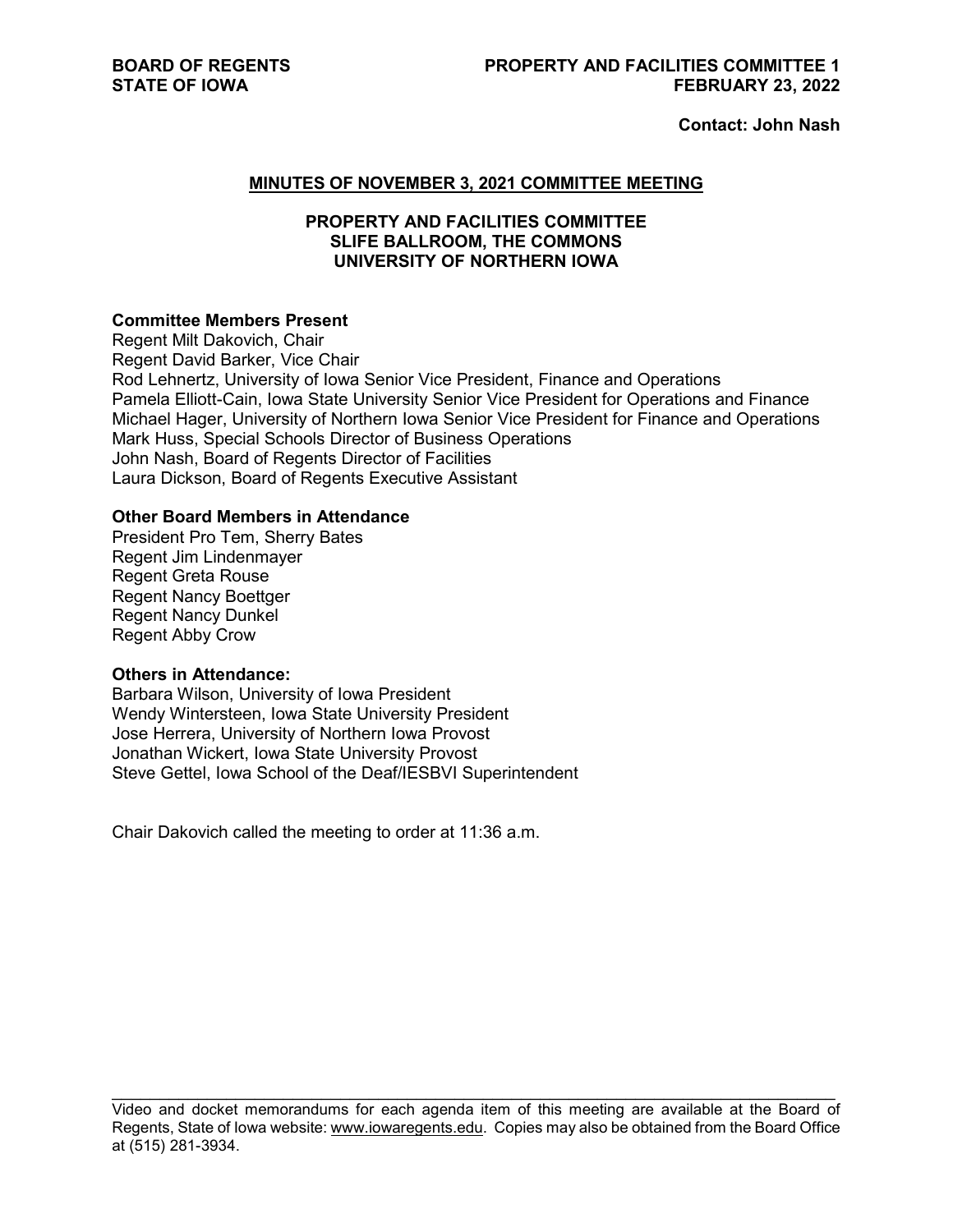# **BOARD OF REGENTS STATE OF IOWA**

# **Agenda Item 1 - Minutes of September 15, 2021, 2021 Committee Meeting**

 $\triangleright$  By GENERAL CONSENT, the minutes of the September 15, 2021 meeting were accepted.

# **Agenda Item 2 – Register of University of Iowa Capital Improvement Business Transactions**

SVP Lehnertz asked that the following project be pulled from Board consideration and brought back at a later date:

- *1. Permission to Proceed with Project Planning for the:*
	- *Gymnastics/Spirit Squad Training Center – Construct Building project, including the design professional selection process.*

He then asked the committee to request Board approval of the:

- 2. Ratification of the Use of the Construction Manager at Risk Delivery Method for the:
	- **UIHC Centralized Emergency Power Generation Facility – Expand Facility** project.
- ▶ By GENERAL CONSENT, the Committee recommended Board approval.

# **Agenda Item 3 – University of Iowa Emergency Contract Authorization**

SVP Lehnertz requested Board ratification of Executive Director Braun's emergency contracting authorization allowing the University to hire Marv's Glass dba MGSI of Iowa City to apply 3M safety film to various windows of the Stead Family Children's Hospital under the "UIHC – Replace Windows" project. The \$771,516 cost would be funded by University Hospital Building Usage Funds, until the University can be reimbursed by the responsible contractors.

 $\triangleright$  By GENERAL CONSENT, the Committee recommended Board approval.

# **Agenda Item 4 – Register of Iowa State University Capital Improvement Business Transactions**

SVP Cain asked the committee to recommend Board approval of the:

- 1. Project Descriptions and Budgets for the:
	- **Parking Lots B1 and F-Resurfacing and Expansion** (\$5,550,000) and the
	- **Parking Lots G7-RV Parking Construction** (\$8,100,000) projects with the understanding that approval is authorization to proceed with construction for both projects.
- $\triangleright$  By GENERAL CONSENT, the Committee recommended Board approval.

# **Agenda Item 5 - Register of University of Northern Iowa Capital Improvement Business Transactions**

SVP Hager asked the committee to recommend Board approval of the:

- 1. Project Description and Budget for the **Innovative Teaching and Technology Center Roof Replacement and Exterior Repairs** (\$4,900,000) project.
- $\triangleright$  By GENERAL CONSENT, the Committee recommended Board approval.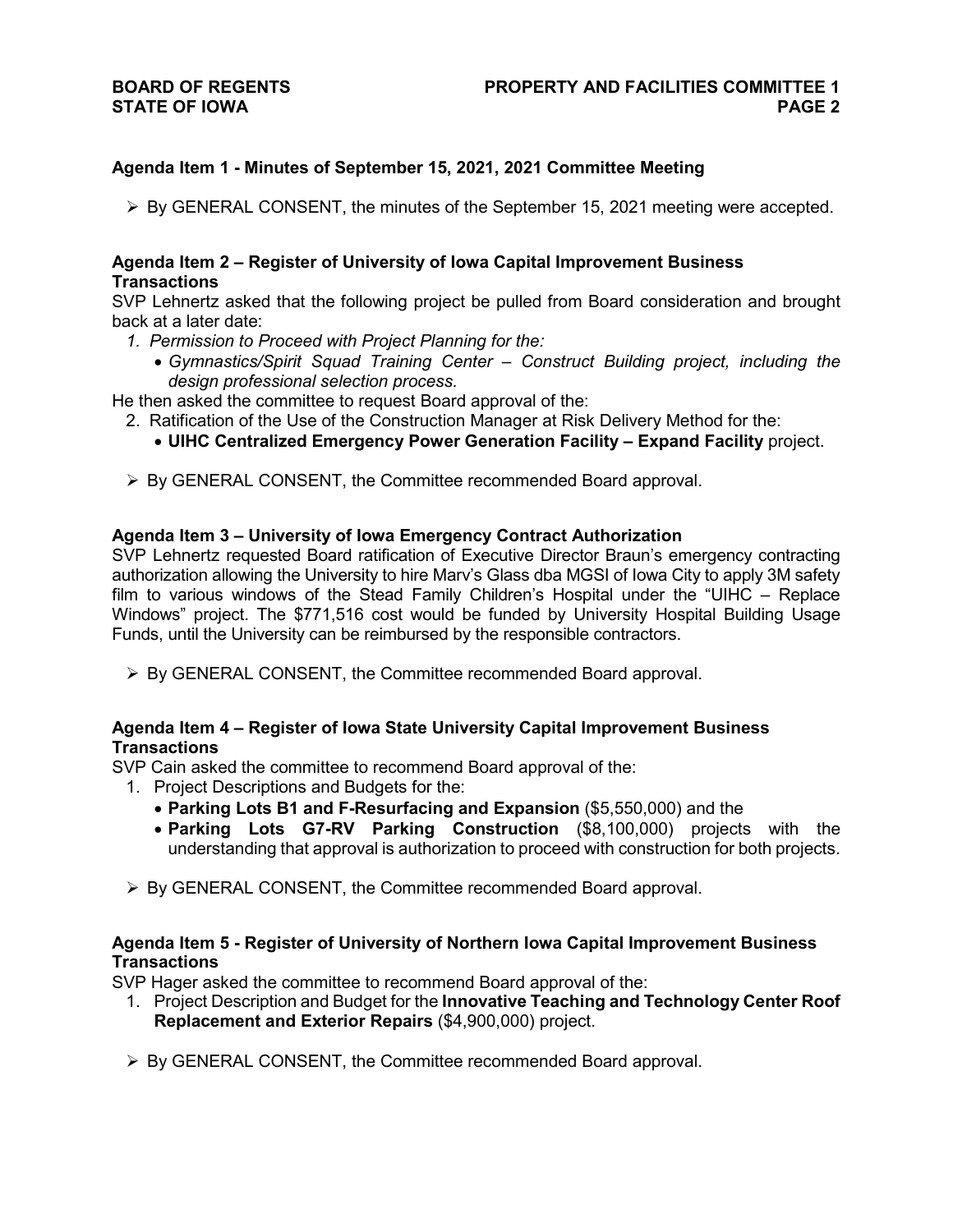# **Agenda Item 6 - University of Northern Iowa Request to Raze Two Houses**

SVP Hager asked the committee to recommend Board approval to raze two houses:

- 1. **1012 West 23rd Street,** east side of the UNI campus: Over \$674,547 in deferred maintenance would be eliminated. The estimated cost to raze the house and restore the land to green space would be \$135,000.
- 2. **2401 College Street,** east side of the UNI campus: Over \$970,704 in deferred maintenance would be eliminated. The estimated cost to raze the house and the garage, and restore the land to green space would be \$134,000.

Regent Barker said he was not convinced that the benefits outweigh the costs of demolition.

SVP Hager said the two houses have \$1.6 million in deferred maintenance and are not core academic buildings. Like any state agency, UNI is constantly challenged to be good stewards of state resources. Neither house is ADA compliant. Subsequently, UNI reluctantly came to the decision to raze.

SVP Lehnertz added that deciding to raze structures can be difficult, especially with older facilities. Currently, these houses are not being used as the residential houses, that they were originally designed and constructed to be. Similarly, the University of Iowa has over \$400 million in deferred maintenance and a depleted deferred maintenance budget. This difficult decision is familiar one to the University of Iowa.

In response to the motion on the floor to raze the two houses, Chair Dakovich took a voice vote of the Property and Facilities Committee. Chair Dakovich determined that the majority supported the motion to raze the two houses. The Property and Facilities Committee would recommend razing these two houses to the Board.

Subsequently, the Board voted to not raze these two houses. UNI would provide additional information to the Board at a future meeting.

# **Agenda Item 7 - Institutional Agreements, Leases and Easements**

SVP Cain requested Board approval of the:

1. **Iowa State University Lease**: This would be a 20-year lease between ISU and Alliant Energy (Interstate Power and Light Company), where Alliant Energy would install a groundmounted 900 kilowatt solar farm of solar panels on ISU property three miles south of ISU's central campus. ISU would continue to own the land. Alliant Energy would pay ISU renewable energy credits, that ISU would in turn, use pay for electricity at ISU facilities.

Because he had seen various land installations of solar panels, Regent Lindenmayer asked if there was a preference to land installations over rooftop installations. SVP Cain said the solar panel location was based upon ISU's land availability, lack of rooftops in this area, need for complete access to sunlight and proximity to Alliant Energy's existing power grid along State Avenue.